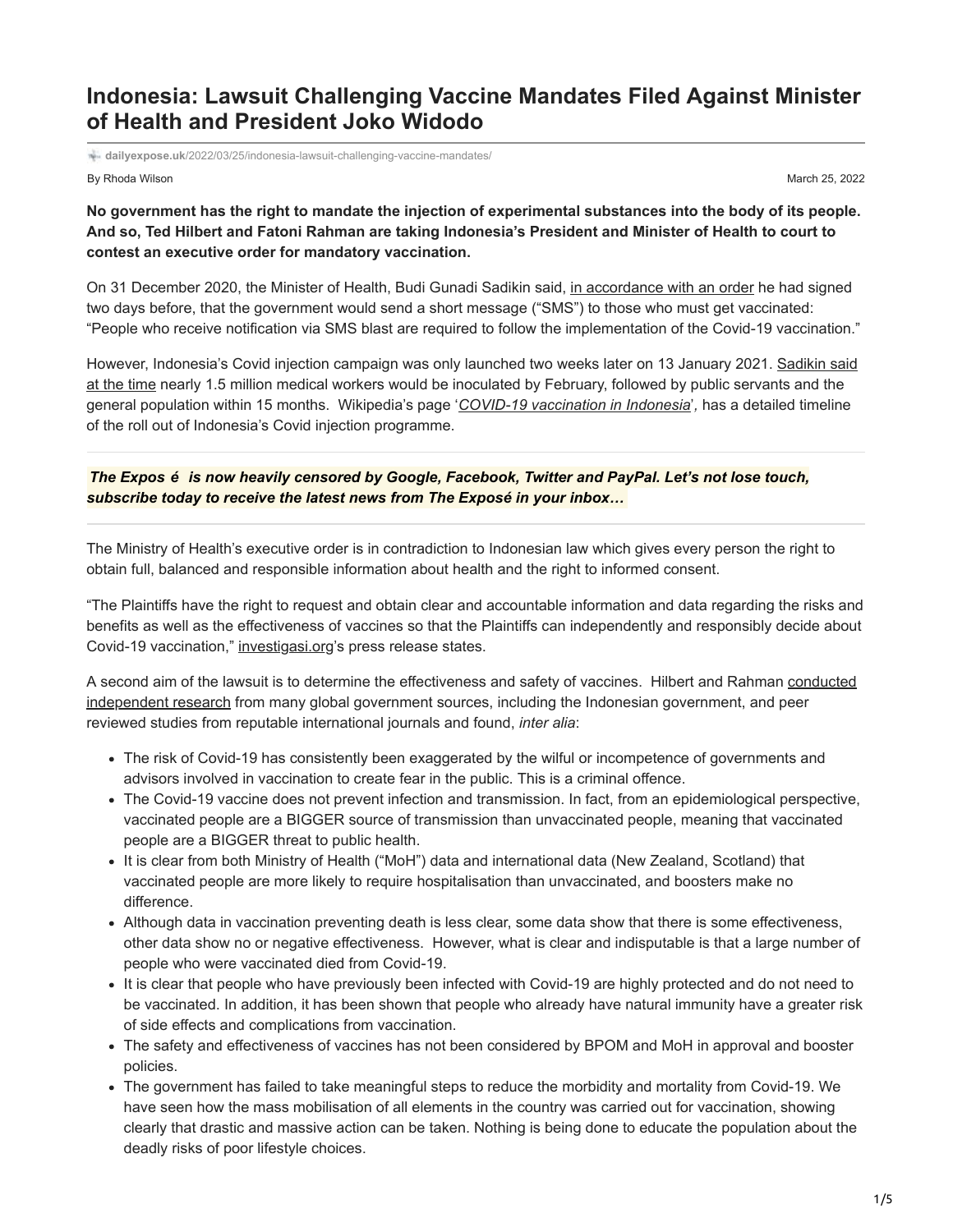- Based on all of our findings, including the refusal of the MoH and BPOM to provide a risk-benefit analysis, we conclude with strong suspicion that such a study was never conducted, or was conducted intentionally in a flawed manner, in clear violation of the EUA's BPOM regulations.
- Serious crimes were committed against everyone who was vaccinated with this vaccine under Article 351 of the Criminal Code, based on the fact that no information was provided to them about the risks & benefits of this vaccination and did not inform people of their right to refuse it – informed consent.

Their conclusions were that "the risks of Covid-19 vaccination outweigh the benefits for themselves and most other people, while acknowledging that there may be a benefit for specific groups of people. Most importantly, vaccination does not prevent transmission of Covid-19, as admitted by the Ministry of Health, making vaccination clearly a matter of individual health decisions, not public health, and cannot be mandated through government policies."

Since September 2021 they have made several attempts but every request for data regarding vaccine safety and effectiveness has been either ignored or formally denied, in a blatant violation of freedom of information laws as well as informed consent principle and laws.

In January 2022 the Ministry of Health rejected a demand from Hilbert that all Covid-19 vaccine mandates be stopped and a month later the State Secretary rejected Rahman's Administrative Appeal to Indonesia's President.

They have now taken the next step and on 15 March their lawsuit for Unlawful Actions by the Minister of Health and the President of the Republic of Indonesia was registered at the Jakarta Administrative Court.

| Pinintiff                |                                                                                                                                                                                                                                                                                                                                                                                                                                                                                                                                                                                                                                                                                                                                                                                                                                                                                                                                                                                                                                                                                                                                                                                                                                                                                                                                         |                                         |                         |                                                        |
|--------------------------|-----------------------------------------------------------------------------------------------------------------------------------------------------------------------------------------------------------------------------------------------------------------------------------------------------------------------------------------------------------------------------------------------------------------------------------------------------------------------------------------------------------------------------------------------------------------------------------------------------------------------------------------------------------------------------------------------------------------------------------------------------------------------------------------------------------------------------------------------------------------------------------------------------------------------------------------------------------------------------------------------------------------------------------------------------------------------------------------------------------------------------------------------------------------------------------------------------------------------------------------------------------------------------------------------------------------------------------------|-----------------------------------------|-------------------------|--------------------------------------------------------|
|                          | No                                                                                                                                                                                                                                                                                                                                                                                                                                                                                                                                                                                                                                                                                                                                                                                                                                                                                                                                                                                                                                                                                                                                                                                                                                                                                                                                      | Name                                    |                         |                                                        |
|                          | Ted Hilbert<br>Muhammad Fatoni Rachman                                                                                                                                                                                                                                                                                                                                                                                                                                                                                                                                                                                                                                                                                                                                                                                                                                                                                                                                                                                                                                                                                                                                                                                                                                                                                                  |                                         |                         |                                                        |
|                          |                                                                                                                                                                                                                                                                                                                                                                                                                                                                                                                                                                                                                                                                                                                                                                                                                                                                                                                                                                                                                                                                                                                                                                                                                                                                                                                                         |                                         |                         |                                                        |
| Plaintiffs Legal Pawer   |                                                                                                                                                                                                                                                                                                                                                                                                                                                                                                                                                                                                                                                                                                                                                                                                                                                                                                                                                                                                                                                                                                                                                                                                                                                                                                                                         |                                         |                         |                                                        |
|                          | No.                                                                                                                                                                                                                                                                                                                                                                                                                                                                                                                                                                                                                                                                                                                                                                                                                                                                                                                                                                                                                                                                                                                                                                                                                                                                                                                                     | Name                                    |                         | <b>Party Name</b>                                      |
|                          |                                                                                                                                                                                                                                                                                                                                                                                                                                                                                                                                                                                                                                                                                                                                                                                                                                                                                                                                                                                                                                                                                                                                                                                                                                                                                                                                         | Muhamad Hason Muasis, SH, MH            | Ted Hilbert             |                                                        |
|                          |                                                                                                                                                                                                                                                                                                                                                                                                                                                                                                                                                                                                                                                                                                                                                                                                                                                                                                                                                                                                                                                                                                                                                                                                                                                                                                                                         | Muhamad Hasen Muaziz, SH, MH            | Muhammad Fatari Rachman |                                                        |
| Defendant                |                                                                                                                                                                                                                                                                                                                                                                                                                                                                                                                                                                                                                                                                                                                                                                                                                                                                                                                                                                                                                                                                                                                                                                                                                                                                                                                                         |                                         |                         |                                                        |
|                          | No<br>Name<br>MINISTER OF HEALTH OF THE REPUBLIC OF INDONESIA.                                                                                                                                                                                                                                                                                                                                                                                                                                                                                                                                                                                                                                                                                                                                                                                                                                                                                                                                                                                                                                                                                                                                                                                                                                                                          |                                         |                         |                                                        |
|                          |                                                                                                                                                                                                                                                                                                                                                                                                                                                                                                                                                                                                                                                                                                                                                                                                                                                                                                                                                                                                                                                                                                                                                                                                                                                                                                                                         |                                         |                         |                                                        |
|                          |                                                                                                                                                                                                                                                                                                                                                                                                                                                                                                                                                                                                                                                                                                                                                                                                                                                                                                                                                                                                                                                                                                                                                                                                                                                                                                                                         | PRESIDENT OF THE REPUBLIC OF INDONESIA. |                         |                                                        |
| Defendant's Leach Power  |                                                                                                                                                                                                                                                                                                                                                                                                                                                                                                                                                                                                                                                                                                                                                                                                                                                                                                                                                                                                                                                                                                                                                                                                                                                                                                                                         |                                         |                         |                                                        |
|                          |                                                                                                                                                                                                                                                                                                                                                                                                                                                                                                                                                                                                                                                                                                                                                                                                                                                                                                                                                                                                                                                                                                                                                                                                                                                                                                                                         |                                         |                         |                                                        |
| Lowsuit                  | 1. Granted the plaintiffs "lowsuit in full:<br>2. State the actions of DEFENDANT I and DEFENDANT lin the form of mandating Cavi-19 vaccination during the Cavid-19 Pandemic is a Violation of the Law because it is contrary to Law Numb.<br>er 30 of 2014 on Government Administration (State Gazette of the Republic of Indonesia Year 2014 Number 292, Supplement to State Gazette of the Republic of Indonesia Number 5601). La<br>w- Law Number 36 of 2009 on Health State Gazette of the Republic of Indonesia Year 2009 Number 144. Supplement to State Gazette of the Republic of Indonesia Number 50631. Law Num<br>ber 6 of 2018 on Health Quarantine State Gazette of the Republic of Indonesia Year 2018 Number 128, Supplement to State Gazette of the Republic of Indonesia Number 62361 and Law Nu<br>mber 39 of 1999 on Human Rights State Gazette of the Republic of Indonesia of 1999 Number 165, Supplement to State Gazette of the Republic of Indonesia Number 3886)<br>3. Declares null and void the actions of DEFENDANT I and DEFENDANT II in the form of mandating Covid-19 Vaccination during the Cavid-19 Pandemic<br>4. Obliges the DEFENDANTS to take Government Action, nomely to Stop all aptions that require Covid Vaccination 19.<br>5. Punish the DEFENDANTS to pay the cash origing in this matter. |                                         |                         |                                                        |
| <b>Published Parties</b> | Yes                                                                                                                                                                                                                                                                                                                                                                                                                                                                                                                                                                                                                                                                                                                                                                                                                                                                                                                                                                                                                                                                                                                                                                                                                                                                                                                                     |                                         |                         |                                                        |
| <b>Procino</b>           | No.                                                                                                                                                                                                                                                                                                                                                                                                                                                                                                                                                                                                                                                                                                                                                                                                                                                                                                                                                                                                                                                                                                                                                                                                                                                                                                                                     |                                         |                         | Activate Windows<br>Go to Settings to activate Windows |

[Jakarta State Business Court: Ted Hilbert & Muhammad Fatoni Rachman v Minister of Health of The](https://sipp.ptun-jakarta.go.id/index.php/detil_perkara) Republic of Indonesia & President of The Republic of Indonesia

Read more: [Press Release: Lawsuit against Indonesian President and Minister of Health; Stop Covid19 Vaccination](https://investigasi.org/press-release-lawsuit-against-indonesian-president-and-minister-of-health-stop-covid19-vaccination/)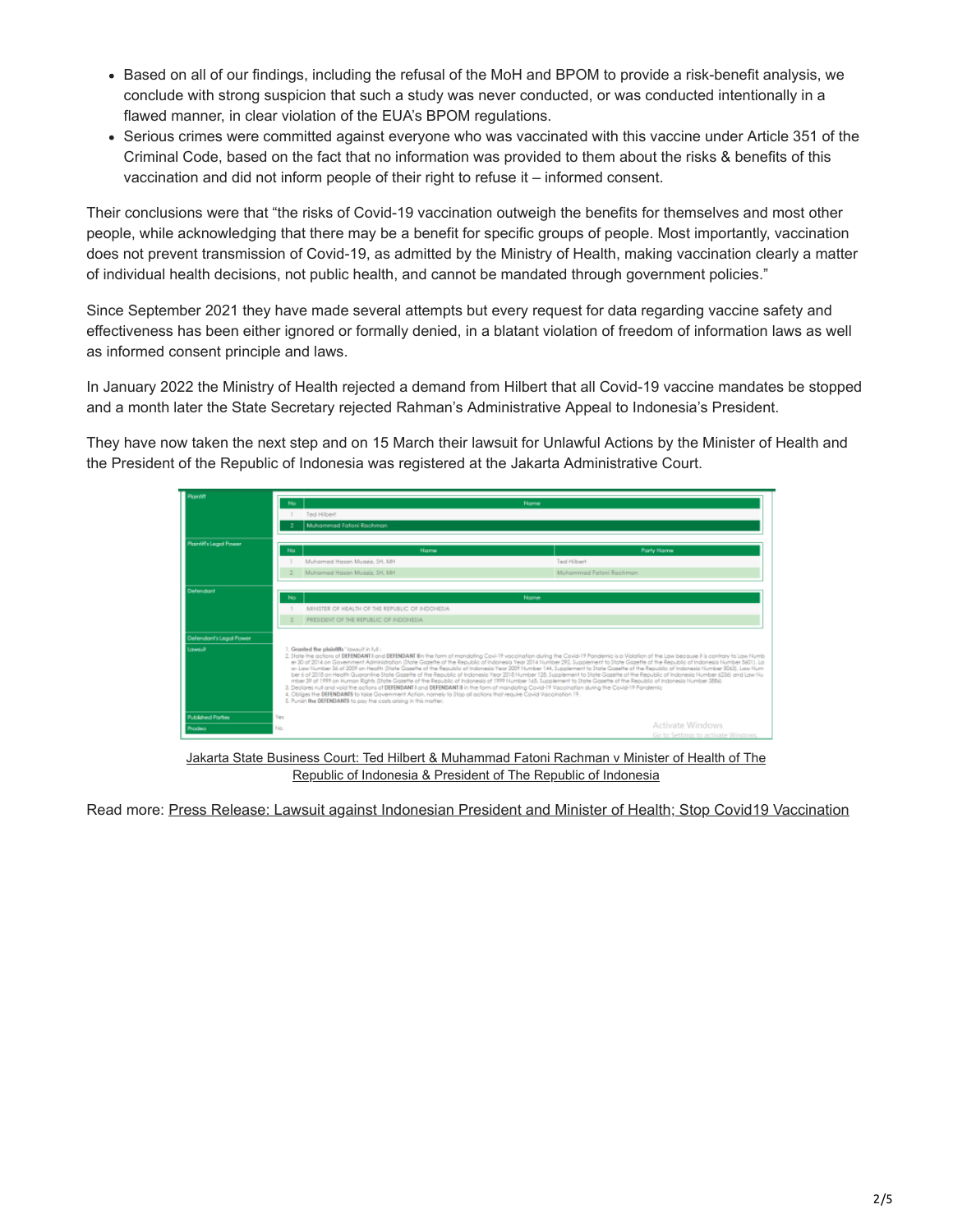

**[Because we are 100% funded by you](https://dailyexpose.uk/2022/04/07/april-fundraising-campaign-expose/)  we urgently need your support to keep The Expose online.** 

**If every single one you reading this supported us today no matter how large or small a donation then [The Expose could keep bringing you](https://dailyexpose.uk/2022/04/07/april-fundraising-campaign-expose/)  the facts the mainstream refuse to for at least another year.**

**[It's secure, quick, and easy…](https://dailyexpose.uk/2022/04/07/april-fundraising-campaign-expose/)**

**[Please choose your preferred](https://dailyexpose.uk/2022/04/07/april-fundraising-campaign-expose/)  method to show your support**

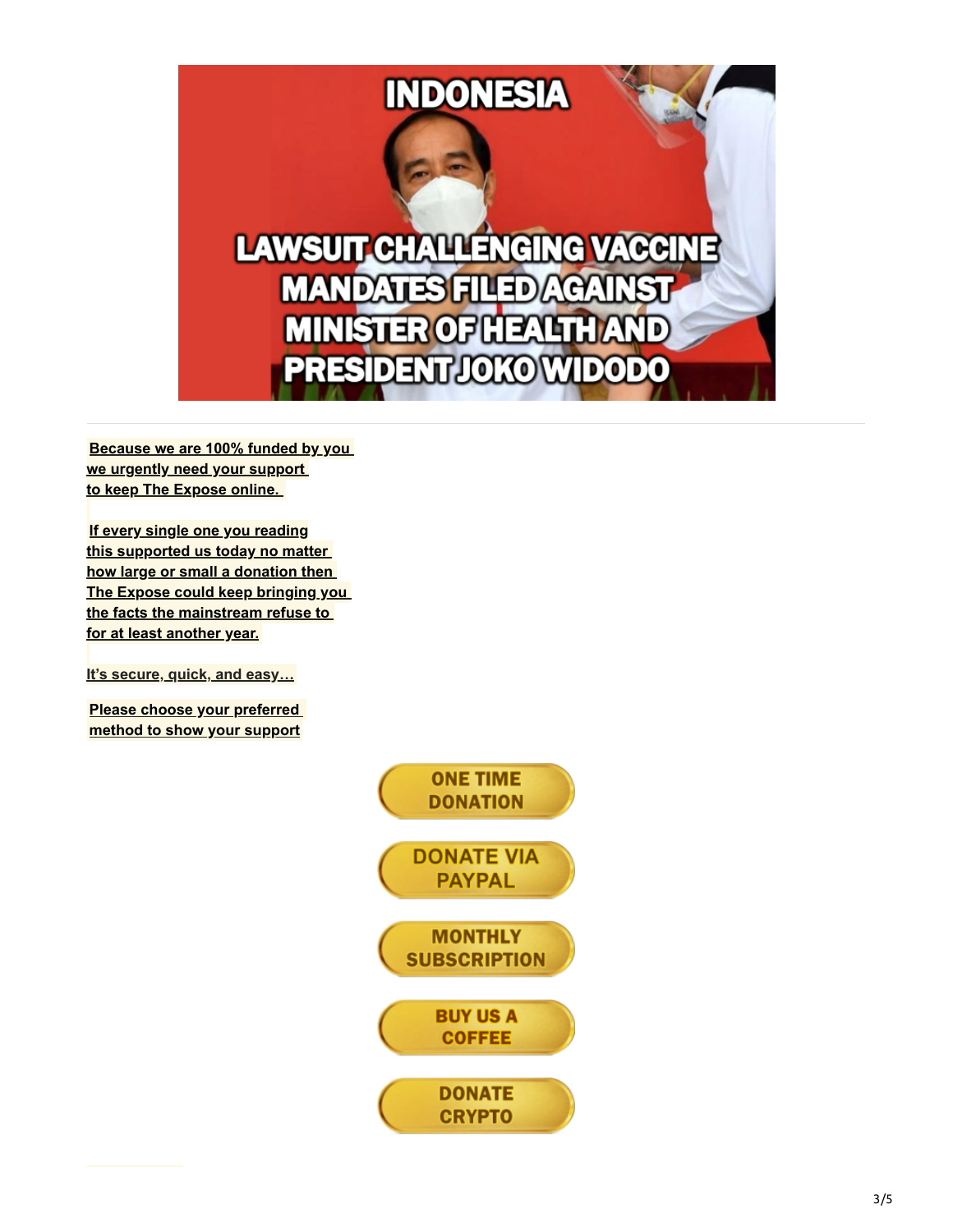

**The Expose Bitcoin Wallet Address –** 

3KpsgfuEX6v7w83aVN4b1dfCZTzas7Kt74

**Send Monero**



## **The Expose Monero Wallet Address –**

89bg5cqeUpiBq3ci8ZaAco6wh87FP4xJLMXtajv5VkSueijLgmbVxr4fud5qMEih5D2655XGVcHHnVwx5X4idmCS7w3wSxa

[April 13, 2022U.S. Department of Defense awarded a contract for 'COVID-19 Research' in Ukraine 3 months before](https://dailyexpose.uk/2022/04/13/us-dod-contract-covid-research-ukraine-nov-2019/) Covid was known to even exist

The world first started to hear about a novel coronavirus in early …

April 12, 2022[Cock-Up Or Conspiracy? Understanding Covid-19 As A 'Structural Deep Event'](https://dailyexpose.uk/2022/04/12/understanding-covid-as-a-structural-deep-event/)

As debate over 'The Science' has increased, people are questioning whether there …

April 12, 2022 Whilst you were distracted by Boris's trip to Kyiv, the UK Gov. quietly published data confirming the Fully

Vaccinated accounted for 92% of all Covid-19 Deaths in March

Official data published by the UK Health Security Agency confirms the fully …

April 11, 202[2Big Study Finds Non-Vaccinated are Healthier than Vaccinated](https://dailyexpose.uk/2022/04/11/study-finds-non-vaccinated-are-healthier-than-vaccinated/)

This study is going to the US Supreme court and fighting the …

April 11, 202[2Antibiotic Resistance: A problem both created and ignored](https://dailyexpose.uk/2022/04/11/antibiotic-resistance-a-problem-ignored/)

Antibiotic resistance is being talked about as the new threat to humans. …

[April 11, 2022Massive Covid Disinformation Campaign claims "Vaccines are Safe and Effective; There is no Early](https://dailyexpose.uk/2022/04/11/covid-disinformation-nothing-could-be-further-from-the-truth/) Treatment" – Nothing could be further from the Truth

Dr. George Fareed, a Californian family doctor, delivered his presentation at the …

[April 11, 2022Bioweapons Expert claims US Government funded Bio-labs in Ukraine to make Bio-Weapons for use](https://dailyexpose.uk/2022/04/11/us-funded-bioweapons-ukraine-use-against-russia/) against Russia

According to bioweapons expert Francis Boyle, Russia's accusation that Ukraine is conducting …

[April 11, 2022Over 4000 Women have now lost their baby due to the Covid Vaccine in the USA; this is a 16,633%](https://dailyexpose.uk/2022/04/11/4000-women-lost-baby-covid-vaccine-usa/)

increase on the number of Fetus deaths caused by the Flu Jabs since 1990

The number of women who have lost their unborn or new-born child …

[April 10, 2022CCVAC Doctors Say Stop the Covid Injections for Ages 5-to-11s And They're Taking the UK](https://dailyexpose.uk/2022/04/10/doctors-say-stop-the-covid-injections-for-ages-5-to-11s/)

Government to Task

In an unprecedented move, members of the British medical establishment, convened by ...